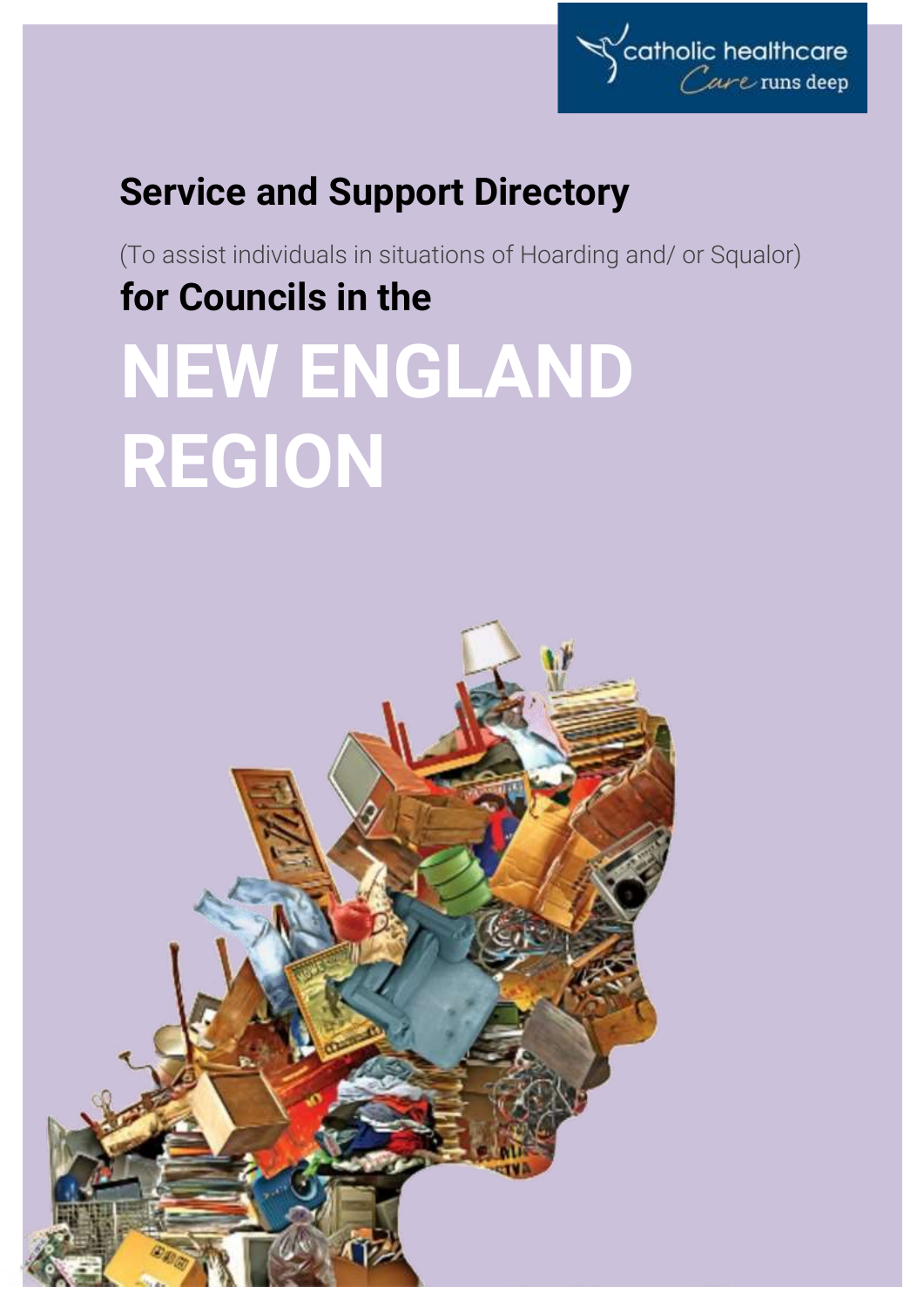

# Councils within the New England Region

- [Walcha Council](http://www.walcha.nsw.gov.au/)
- [Uralla Shire Council](http://www.uralla.nsw.gov.au/)
- [Tenterfield Shire Council](http://www.tenterfield.nsw.gov.au/)
- [Narrabri Shire Council](http://www.narrabri.nsw.gov.au/)
- [Inverell Shire Council](http://www.inverell.nsw.gov.au/)
- [Gwydir Shire Council](http://www.gwydirshire.com/)
- [Gunnedah Shire Council](http://www.gunnedah.nsw.gov.au/)
- [Glen Innes Severn Council](http://www.gisc.nsw.gov.au/)
- [Tamworth Regional Council](http://www.tamworth.nsw.gov.au/)
- [Moree Plains Shire Council](https://www.mpsc.nsw.gov.au/)
- [Armidale Regional Council](http://www.armidaleregional.nsw.gov.au/)

To assist individuals holistically, comprehensively and provide an opportunity to succeed, a variety of supports are required.



*Service and Support Directory – NEW ENGLAND REGION* 2021 Catholic Healthcare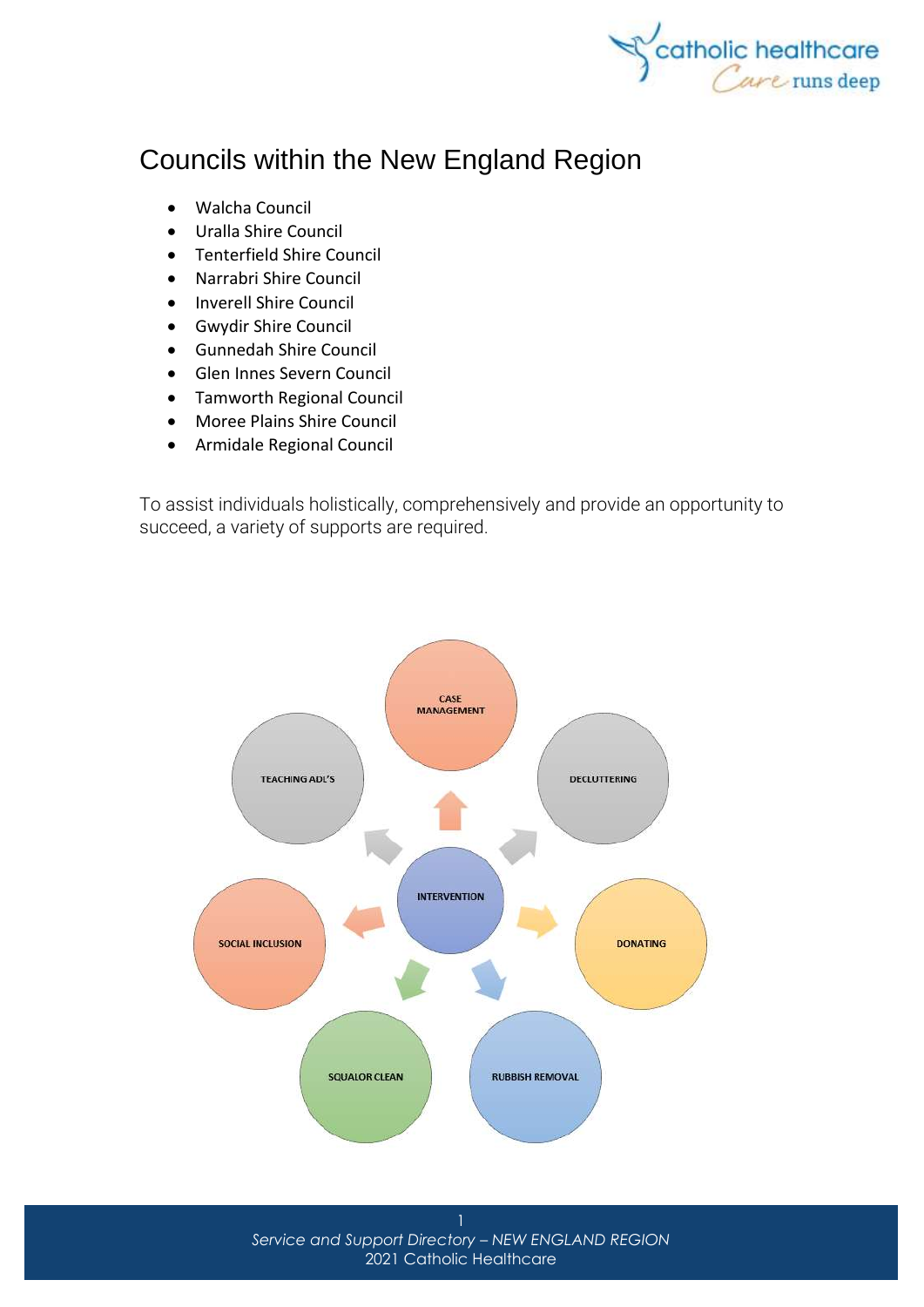

#### Contents:

|                       | 1. Case Management            | page 3  |
|-----------------------|-------------------------------|---------|
| 2.                    | Decluttering                  | page 4  |
| $\mathcal{S}_{\cdot}$ | <b>Donation Services</b>      | page 5  |
| 4.                    | <b>Rubbish Removal</b>        | page 6  |
| 5.                    | <b>Squalor Clean</b>          | page 6  |
|                       | 6. Social Inclusion           | page 6  |
|                       | 7. Activities of Daily Living | page 8  |
| 8.                    | Mental Health                 | page 12 |

#### **Acronyms**

| <b>CHSP</b> | Commonwealth Home Support Program    |
|-------------|--------------------------------------|
| <b>NDIS</b> | National Disability Insurance Scheme |
| <b>HCP</b>  | Home Care Packages                   |
| <b>MAC</b>  | My Aged Care                         |
| <b>ACAT</b> | Aged Care Assessment Team            |
| <b>RAS</b>  | <b>Regional Assessment Service</b>   |
| <b>ACH</b>  | Assistance with Care and Housing     |
| DA          | Domestic Assistance                  |
| <b>SS</b>   | Social Support                       |
| <b>ADL</b>  | Activities of Daily Living           |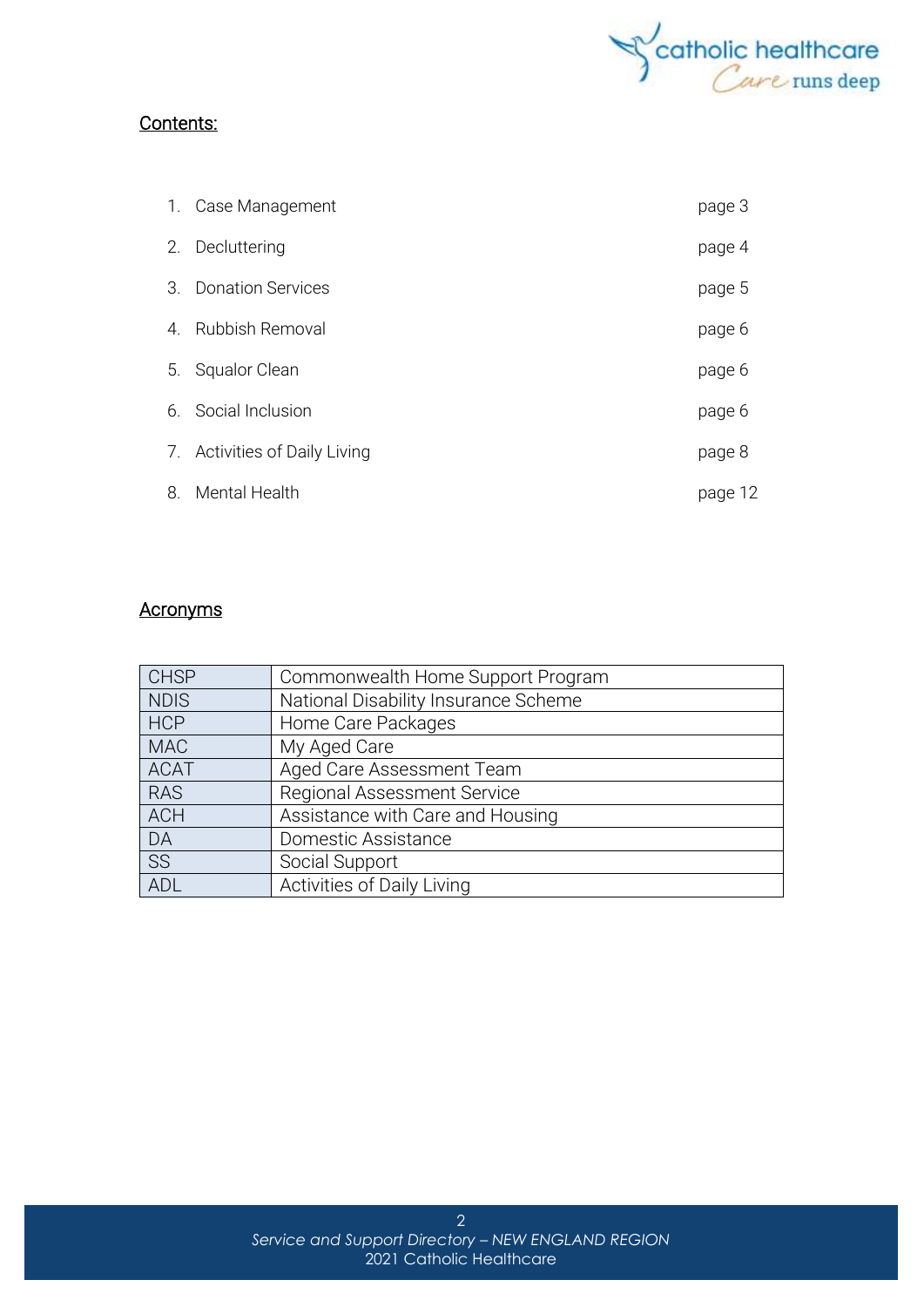

## CASE MANAGEMENT

• Case management is a collaborative process of assessment, planning, implementation, coordination, facilitation and advocacy for options and services required to meet an individual's holistic (health and human service) needs

| Provider                                                | <b>Support/Assistance</b>                                                                                                                                                                                                | <b>Contact Details</b> |
|---------------------------------------------------------|--------------------------------------------------------------------------------------------------------------------------------------------------------------------------------------------------------------------------|------------------------|
| New England Care                                        | Case management<br><b>HCP</b> provider<br>$\bullet$<br>Provider of Department of Veterans<br><b>Affairs Community Nursing Services</b><br>Commonwealth Carelink & Respite<br>Provider<br><b>Private Nursing Services</b> | 0429 322 701           |
| The Co-operative<br>Life, New England                   | Case management<br>Dementia & Memory Loss Home<br>Support<br><b>NDIS Support Coordination</b><br>$\bullet$                                                                                                               | 1300 494 117           |
| Uniting Healthy<br>Living for Seniors<br>New England    | Case management<br>CHSP funded<br>HCP provider<br>Private home care services                                                                                                                                             | 1800 864 864           |
| GoCo Gunnedah,<br>Narrabri and<br>surrounds             | Case management and Advocacy<br>$\bullet$<br>Housing assistance<br>CHSP funded                                                                                                                                           | 02 6740 2240           |
| Home Nursing<br>Group - Taree,<br>Armidale,<br>Tamworth | Case management<br>HCP provider<br>CHSP funded                                                                                                                                                                           | 1300 698 693           |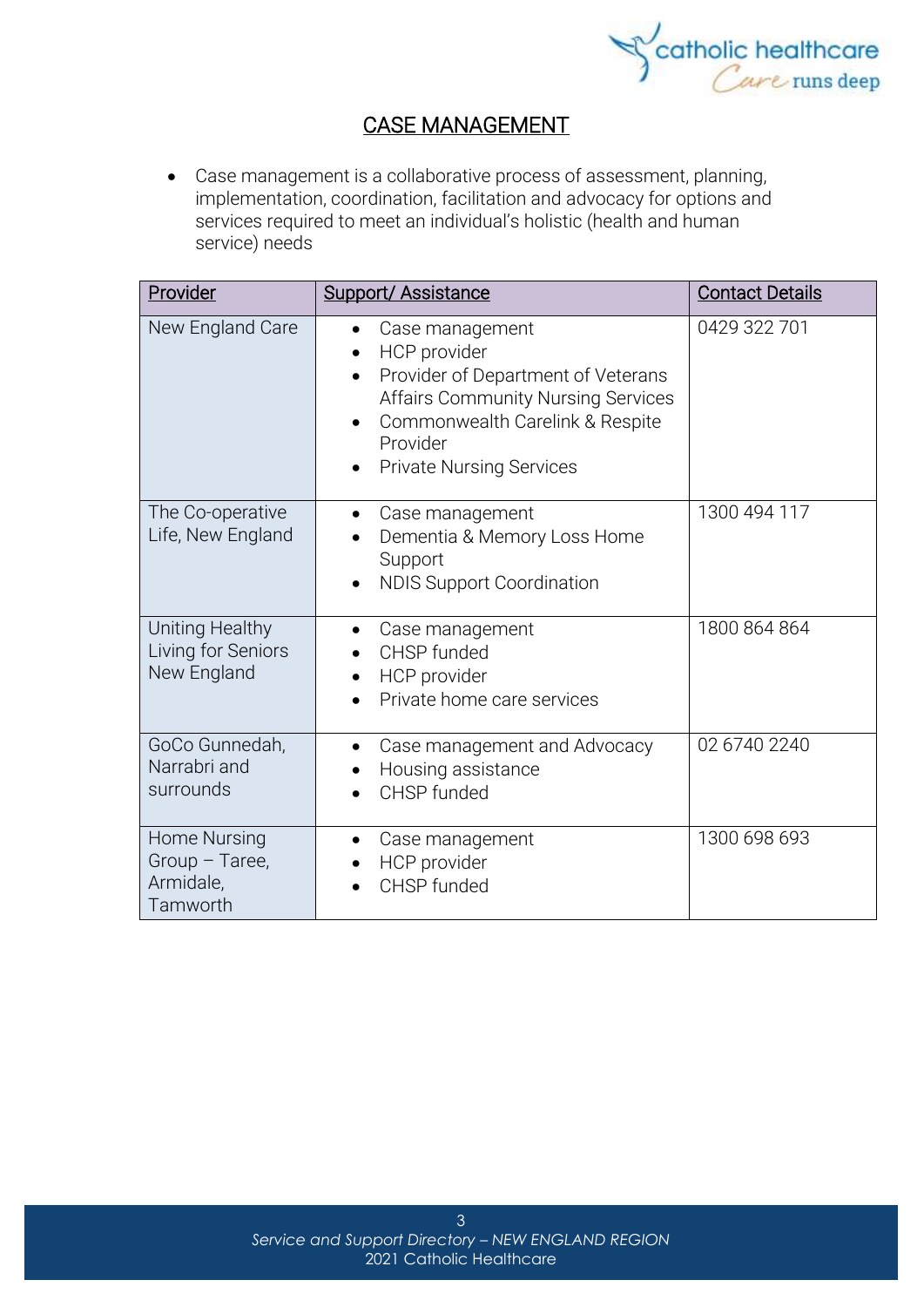

## DECLUTTERING:

- To remove clutter from a room, an area, etc
- Working through the process of letting go of items, to be able to use spaces of the home (and around the property) for its intended purpose

| Provider                                                                 | Support/Assistance                                                                                                                                                                                   | Contact details |
|--------------------------------------------------------------------------|------------------------------------------------------------------------------------------------------------------------------------------------------------------------------------------------------|-----------------|
| Uniting Healthy Living for<br>Seniors New England                        | Domestic Assistance for<br>light care around the house<br>Home care services<br>CHSP funded<br>HCP provider<br>$\bullet$<br>Private home care services                                               | 1800 864 864    |
| PAC (Presbyterian Aged<br>Care) New England Home<br><b>Care Services</b> | Domestic Assistance<br>$\bullet$<br>CHSP funded<br>$\bullet$                                                                                                                                         | 1800 722 679    |
| <b>Tenterfield Total Care</b>                                            | Domestic Assistance<br>$\bullet$<br>HCP provider<br>NDIS provider                                                                                                                                    | 6736 4947       |
| Declutterbug<br>New England<br>region                                    |                                                                                                                                                                                                      | 0488 454 344    |
| Regain Organiser<br>Tamworth                                             |                                                                                                                                                                                                      | 0447 894 200    |
| The Co-operative Life,<br>New England                                    | Domestic Assistance<br>$\bullet$<br>NDIS supported                                                                                                                                                   | 1300 494 117    |
| New England Care                                                         | Domestic assistance &<br>$\bullet$<br>Home help<br>HCP provider<br>Provider of Department of<br>Veterans Affairs Community<br><b>Nursing Services</b><br>Commonwealth Carelink &<br>Respite Provider | 0429 322 701    |
| GoCo Gunnedah<br>Narrabri and<br>surrounds                               | Domestic assistance<br>$\bullet$<br>CHSP funded                                                                                                                                                      | 02 6740 2240    |
| Home Nursing Group<br>Taree<br>Armidale<br>Tamworth                      | Domestic assistance<br>HCP provider<br>CHSP funded                                                                                                                                                   | 1300 698 693    |
| KinCare                                                                  | Domestic Assistance<br>٠                                                                                                                                                                             | 1300 971 821    |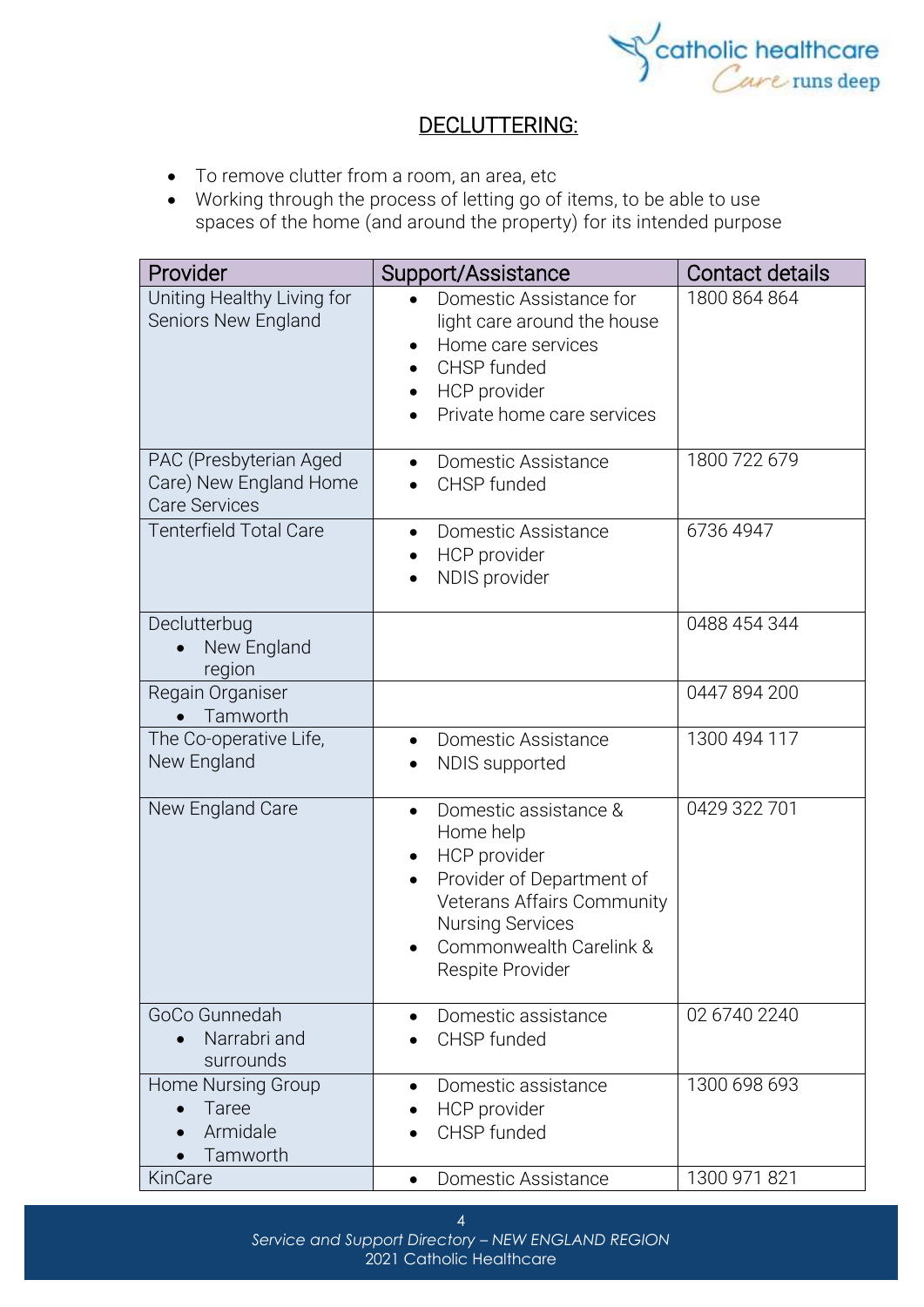

|                                       | • CHSP funded<br>• HCP provider<br>• Private funding service<br>options             |              |
|---------------------------------------|-------------------------------------------------------------------------------------|--------------|
| The Co-operative Life,<br>New England | Domestic Assistance<br><b>NDIS Support Coordination</b><br>• Personal Care Services | 1300 494 117 |

## DONATION SERVICES

| Provider                                                                                                                                                              | Support/Assistance                                                                                                                                           | <b>Contact details</b> |
|-----------------------------------------------------------------------------------------------------------------------------------------------------------------------|--------------------------------------------------------------------------------------------------------------------------------------------------------------|------------------------|
| <b>St Vincent De Paul</b><br>Moree<br>$\bullet$<br>Walcha<br>Armidale<br>Uralla<br>Tamworth<br>Glen Innes<br>Gunnedah<br>Guyra<br>Inverell<br>Narrabri<br>Tenterfield | Emergency relief<br>Food vouchers<br>Clothing<br>$\bullet$<br>Utility assistance<br>Pantry food vouchers<br>$\bullet$<br>Bed and linen donations<br>Clothing | 131812                 |
| Salvation Army<br>New England Region                                                                                                                                  | Aid vouchers<br>$\bullet$                                                                                                                                    | 137258                 |
| Moree Family Store                                                                                                                                                    | $\bullet$                                                                                                                                                    | 67527351               |
| <b>Cancer Support</b><br><b>Services</b><br>Uralla<br>Armidale                                                                                                        | <b>Financial Support Services</b><br>$\bullet$                                                                                                               |                        |
| Legacy Support<br>Armidale                                                                                                                                            | Financial assistance                                                                                                                                         | 1800 534 229           |
| Uniting Church<br>Armidale                                                                                                                                            | Non-perishable food parcels                                                                                                                                  | 6772 3233              |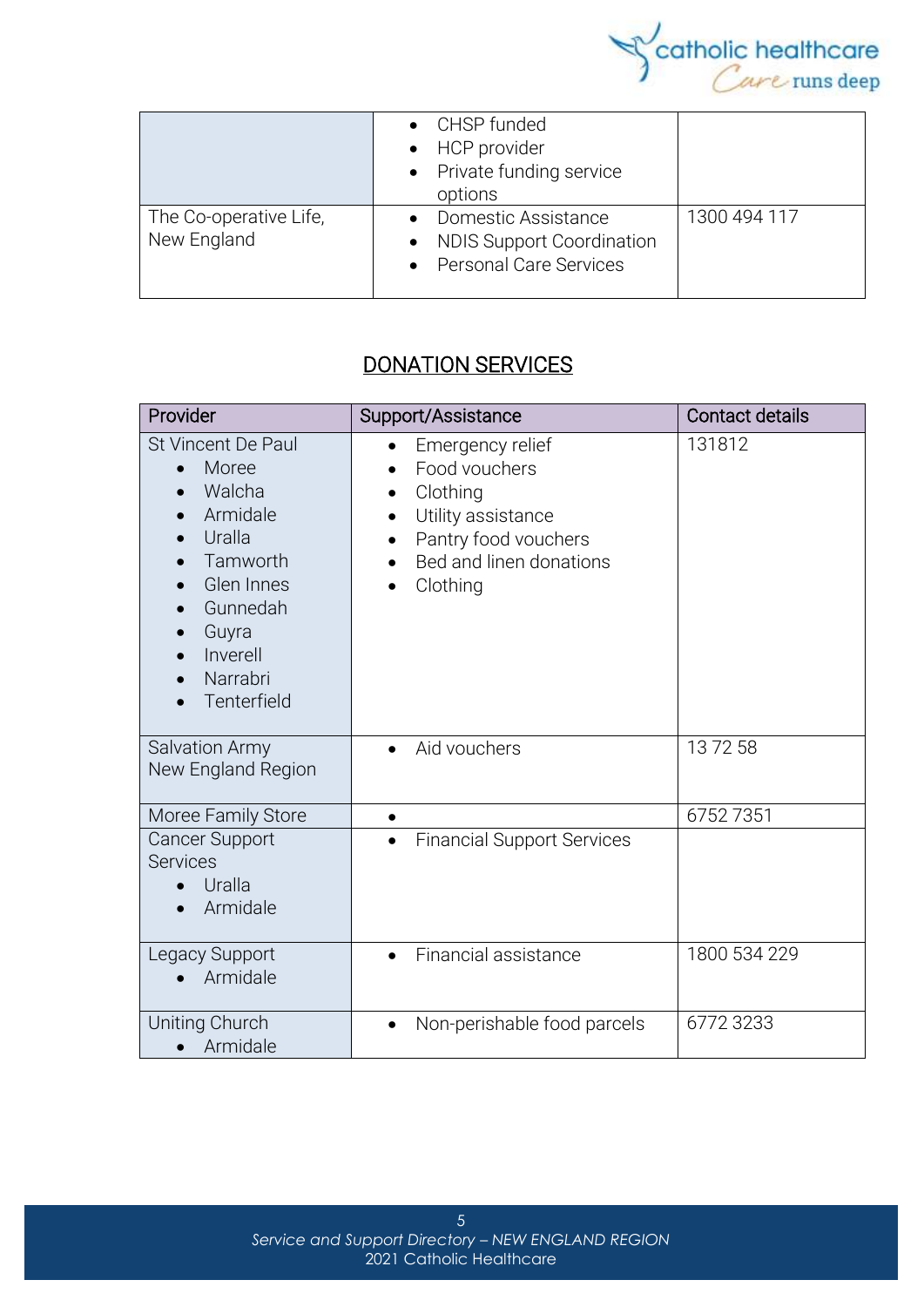

### RUBBISH REMOVAL:

| Provider                                                   | <b>Contact Details</b> |
|------------------------------------------------------------|------------------------|
| Jim's Mowing Moree                                         | 1300 857 408           |
| Gunnedah                                                   |                        |
| Tamworth region                                            |                        |
| Moree East Rubbish Removal (Moree region, Tamworth region) | 0480 271 533           |
| Moree Skip Bins                                            | 6751 1114              |
| Sapphire City Trade Waste (Inverell region)                | 6722 1939              |
| Naomi WasteCorp (Narrabri)                                 | 6792 4766              |
| Rogers Waste Services (Tamworth Region)                    | 0412 296 517           |
| Cleanaway Tamworth                                         | 13 13 39               |
| P.M.H Removals (Tamworth Region)                           | 6762 2342              |
| Cleanaway Armidale                                         | 67653177               |
| <b>Glen Innes Waste</b>                                    | 0429 323 696           |

### SQUALOR CLEAN:

| <b>Provider</b>                                           | <b>Contact Details</b> |
|-----------------------------------------------------------|------------------------|
| Biohazard Trauma & Crime Scene Cleaning (Tamworth region) | 1300 246 429           |
| Australian Forensic Cleaning                              | 1300 246 429           |

## SOCIAL INCLUSION:

• Social [inclusion](https://www.collinsdictionary.com/dictionary/english/inclusion) is the act of making all groups of people within a society [feel](https://www.collinsdictionary.com/dictionary/english/feel) valued and [important](https://www.collinsdictionary.com/dictionary/english/important).

| Provider                                          | Support/Assistance                                                                                                                                                                                                                                                                       | <b>Contact Details</b> |
|---------------------------------------------------|------------------------------------------------------------------------------------------------------------------------------------------------------------------------------------------------------------------------------------------------------------------------------------------|------------------------|
| Uniting Healthy Living for<br>Seniors New England | Social Support<br>$\bullet$<br>In person or Telephone/Web<br>$\bullet$<br>Contact<br>Physical exercise groups<br>$\bullet$<br>Crafts<br>Entertainment<br>$\bullet$<br>Outings<br>$\bullet$<br>Home visits<br>$\bullet$<br>Assistance with groceries,<br>$\bullet$<br>bills, appointments | 1800 864 864           |

6 *Service and Support Directory – NEW ENGLAND REGION* 2021 Catholic Healthcare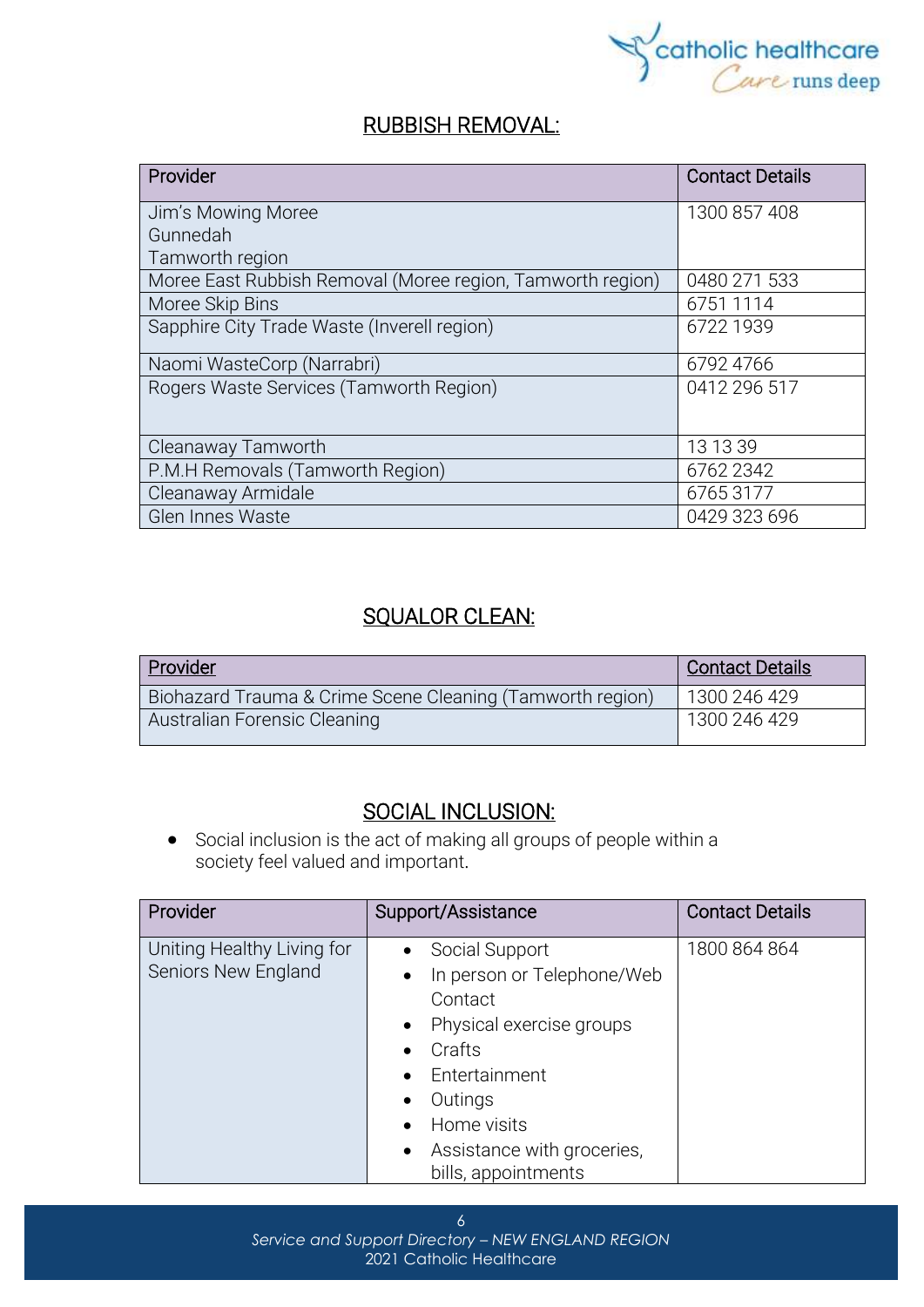

| <b>Australian Unity Home</b><br>Care Service - Aboriginal<br>Home Care<br>Moree | Social support<br>$\bullet$<br>Visiting<br>Accompanied activities<br>In person or telephone/Web<br>$\bullet$<br>contact available                | 1300 160 170 |
|---------------------------------------------------------------------------------|--------------------------------------------------------------------------------------------------------------------------------------------------|--------------|
| Armidale Care for Seniors<br>(Social Program)                                   | Daily social groups<br>$\bullet$<br>Day and away trips.<br>Special event function<br>Accompanied activities<br>CHSP funded                       | 67727087     |
| <b>Bingara Social Support</b><br><b>Service</b>                                 | <b>CHSP Social Day</b><br>$\bullet$<br>Regular morning tea/activity<br>groups                                                                    | 6724 1948    |
| The Co-operative Life,<br>New England                                           | <b>Social Support Services</b><br>$\bullet$                                                                                                      | 1300 494 117 |
| Guyra Home Support<br><b>Services</b>                                           | Weekly group social support<br>$\bullet$<br>activity group<br>Regular morning teas<br>Driving trips with door-to-<br>door pickup.<br>CHSP funded |              |
| GoCo<br>Tamworth<br>Gunnedah<br>Barraba<br>Kootingal<br>Nundle                  | CHSP funded<br>$\bullet$<br>Exercise classes<br>Meals with friends<br>Day centres<br>Social outings<br>Men's groups                              | 02 6740 2240 |
| <b>Tenterfield Total Care</b>                                                   | Day Centre<br>Group activities<br>Outings<br>Cultural day celebrations                                                                           | 6736 4947    |
| Moree Care (Moree &<br>Mungindi)                                                | NDIS provider<br>$\bullet$<br>Group and individual social<br>outings and special events                                                          | 1300 593 113 |
| Legacy Support Armidale                                                         | <b>Social Activities</b>                                                                                                                         | 1800 534 229 |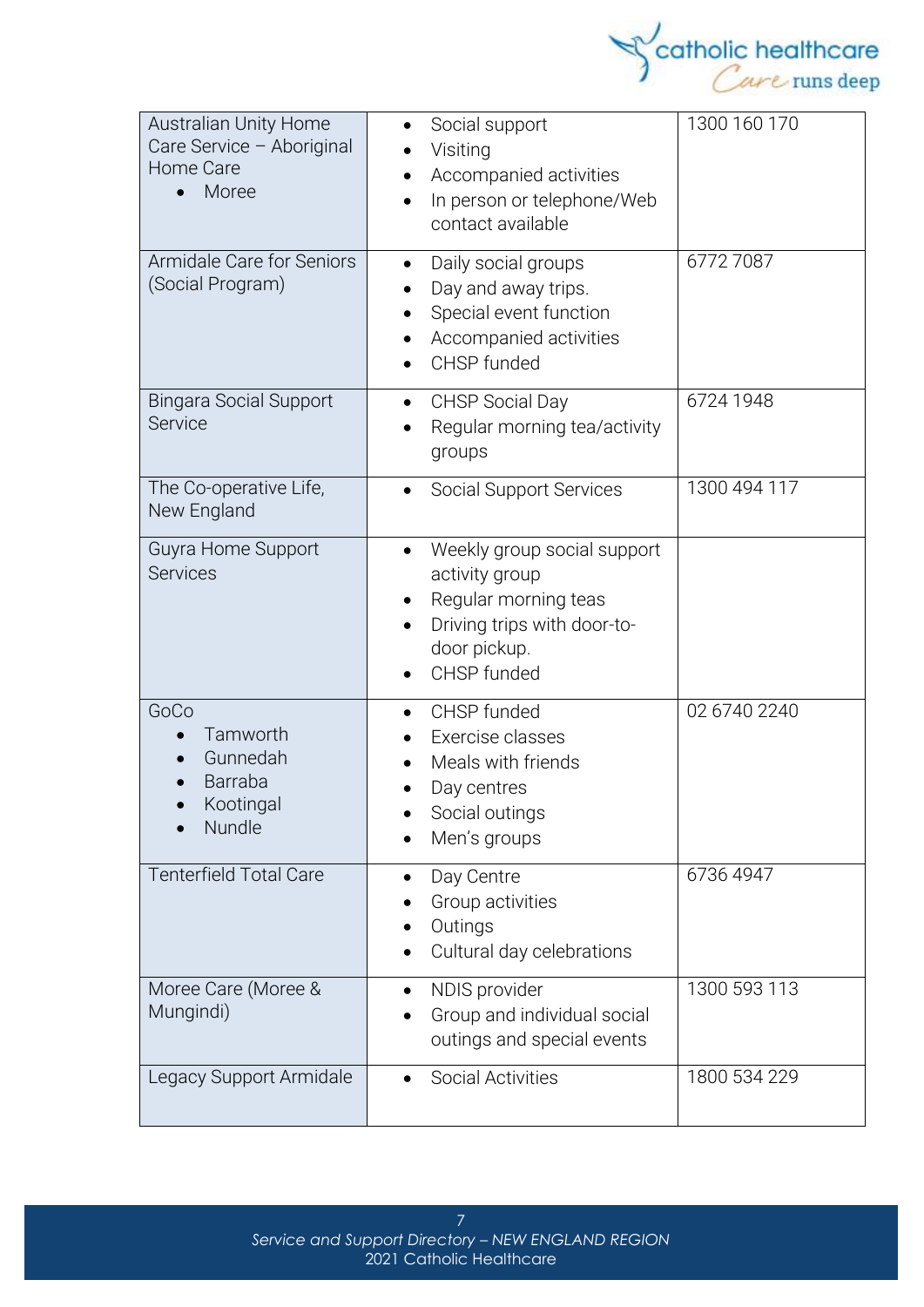

## *Activities of Daily Living (ADL's)*

• Activities of daily living (ADLs), as the name implies, are activities necessary for maintaining an independent lifestyle with a high quality of life.

#### What are the activities of daily living*?*

| Functional<br>mobility:                         | To move about freely and safely.                                                                                                                      |
|-------------------------------------------------|-------------------------------------------------------------------------------------------------------------------------------------------------------|
| Feeding                                         | To feed oneself                                                                                                                                       |
| Personal hygiene:                               | To manage aspects of personal hygiene, such as bathing,<br>grooming, dressing, and brushing teeth.                                                    |
| Home                                            | To manage tasks around the home such as taking out the                                                                                                |
| maintenance:                                    | rubbish, cleaning the kitchen, cleaning the bathroom,<br>vacuuming/mopping, making sure food in the fridge and pantry is<br>current, watering plants. |
| Managing<br>medications:                        | assistance may be required in getting prescriptions, keeping<br>medications up to date and taking medications on time and in the<br>right dosages.    |
| Managing<br>finances:                           | managing assistance with bank balances, cheque books and<br>paying bills on time                                                                      |
| Communicating<br>with others:                   | managing the household's phone and mail, making the home<br>hospitable and welcome for visitors.                                                      |
| Companionship<br>and mental                     | this is important as it reflects on the help that may be needed to                                                                                    |
| support:                                        | keep a person in a positive frame of mind.                                                                                                            |
| Safety procedure<br>and emergency<br>responses: | in the event of an emergency, a well-planned emergency<br>procedure should be designed; as well as emergency contacts<br>known in case of any events. |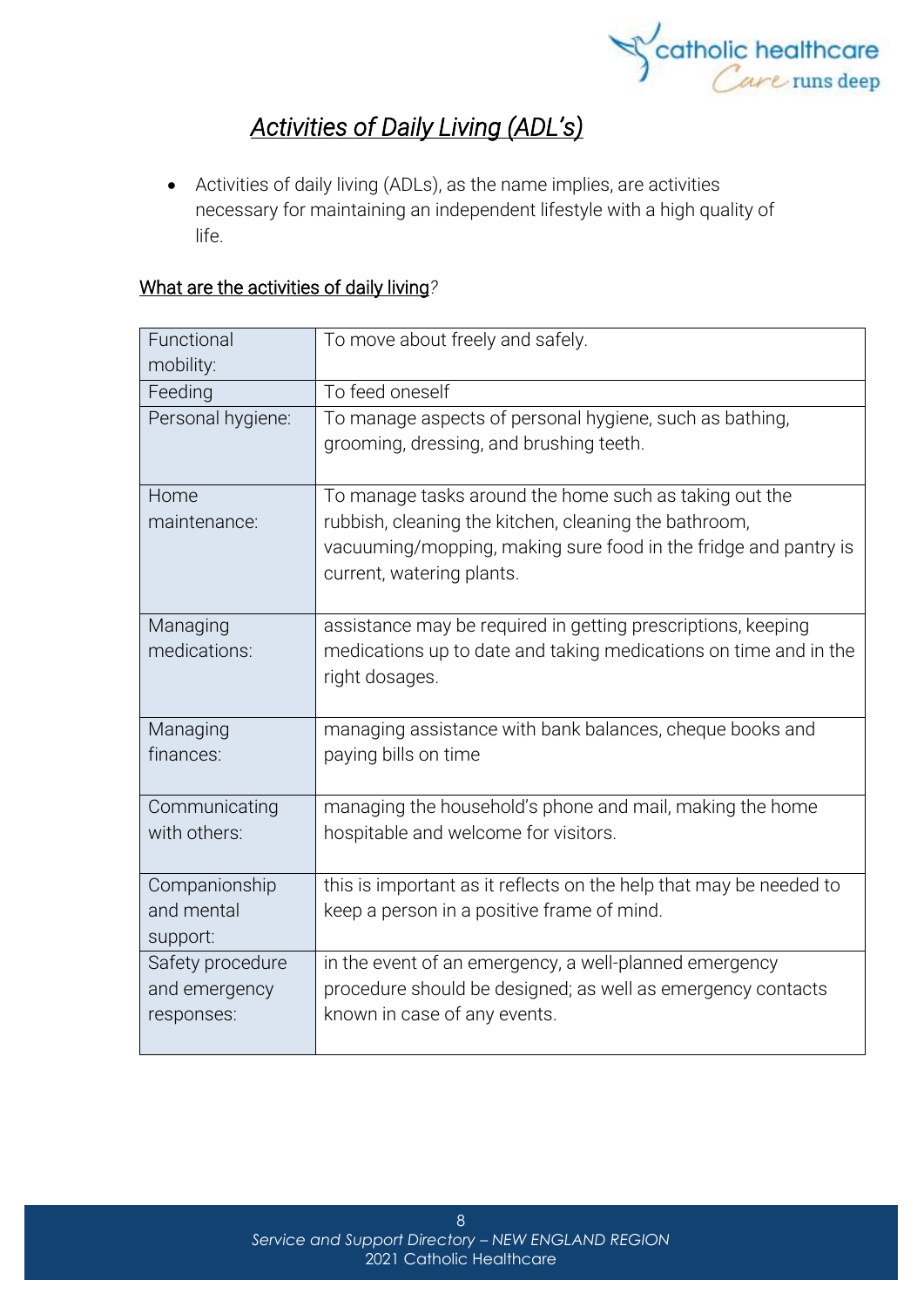

## *How can the teaching of ADL's be done through regular support services?*

| Functional mobility: | Identifying if the individual can navigate their hallways free of<br>clutter and get assistive devices such as walkers through<br>doorways; a few changes might be necessary such as<br>doorway modifications and ramps; removing floor runners<br>and rugs helps eliminate potential tripping hazards.                                                                                                                                                                                                                                                  |
|----------------------|----------------------------------------------------------------------------------------------------------------------------------------------------------------------------------------------------------------------------------------------------------------------------------------------------------------------------------------------------------------------------------------------------------------------------------------------------------------------------------------------------------------------------------------------------------|
|                      | Assisting a client to develop and implement a personal<br>organizing plan, including categories for discarded items.<br>Include a list of tasks and a plan for where to keep objects<br>and papers. Preparation includes assembling materials<br>needed for filing and storing items.                                                                                                                                                                                                                                                                    |
|                      | Take a photo of the area before starting the declutter. Ask<br>yourself questions about each item, such as 'Have I used<br>this in the last year? Is this something to give away or trash?'<br>Refer to your photo and celebrate your victories.                                                                                                                                                                                                                                                                                                         |
|                      | Break big tasks into smaller tasks (bathroom-> 1 drawer)                                                                                                                                                                                                                                                                                                                                                                                                                                                                                                 |
|                      | Set a calendar to follow and start with small time increments<br>(10-15 minutes); limit any distractions (phone, TV, radio);<br>take a break when your timer goes off and then repeat while<br>increasing the amount of time                                                                                                                                                                                                                                                                                                                             |
|                      | Know your options by locating a recycling centre, donation<br>locations, donation centres that will pick items up, rubbish<br>removal days                                                                                                                                                                                                                                                                                                                                                                                                               |
| Feeding:             | Meal preparation and clean-up. Services that offer DA can<br>support a person in preparing and enjoying their meals.<br>Whether they have dietary needs, need inspiration with meal<br>plans, or would just like help with their cooking and clean-up.<br>Social support is also provided for those who would like<br>support during grocery shopping, unpacking of groceries,<br>and company while cooking something. This is important for<br>seniors to ensure they are receiving the appropriate nutrients<br>to support their health all wellbeing. |
|                      | Meals on Wheels is an option for those who are unable to<br>prepare their own meals. The organisation specializes in                                                                                                                                                                                                                                                                                                                                                                                                                                     |

9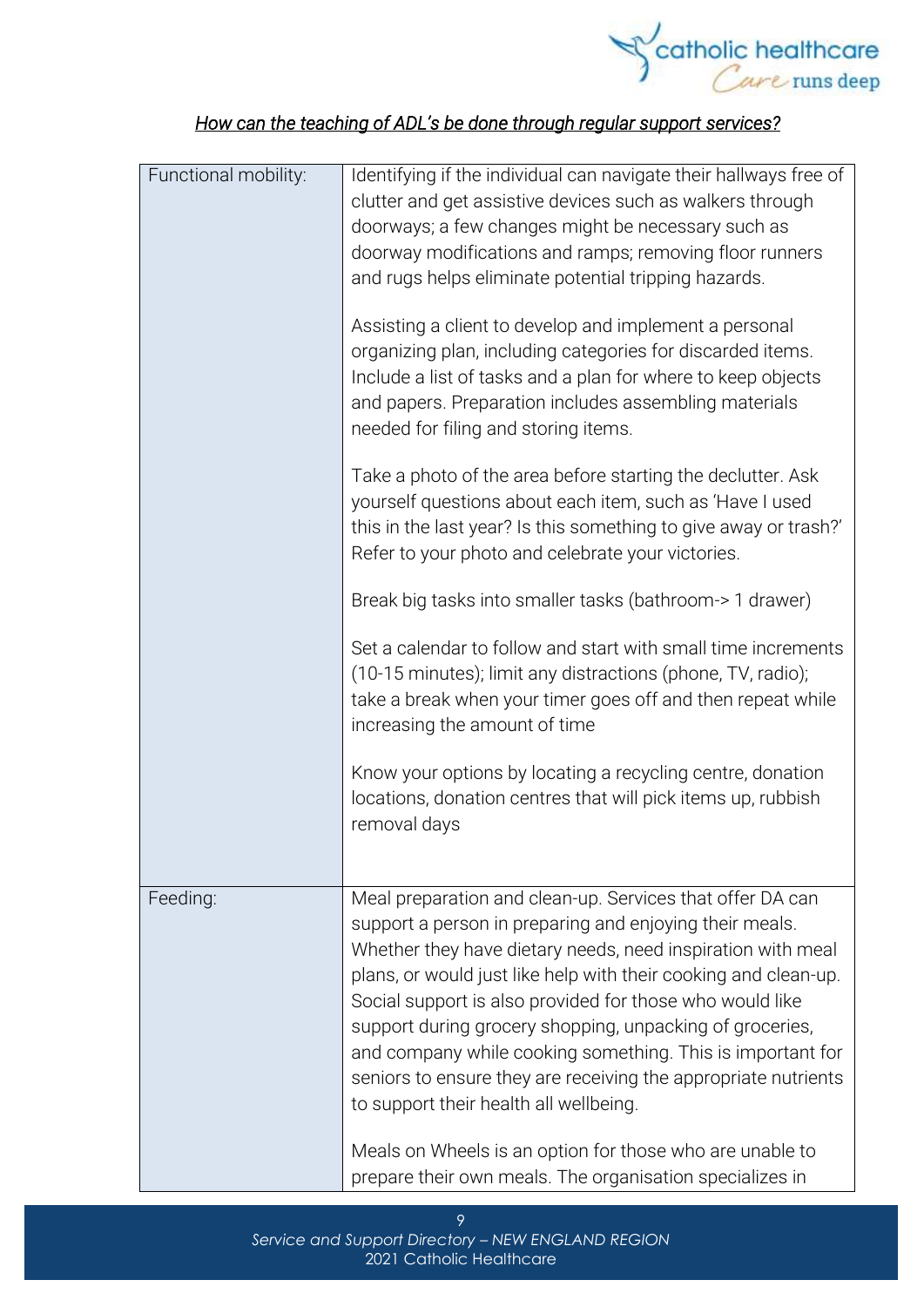

|                   | meal delivery for people aged over 65, as well as CHSP<br>clients, HCP clients, NDIS clients and full fee-paying clients.<br>Kindly reminding clients of food safety and cross<br>contamination; and how their health can be affected if cross<br>contamination of certain foods occur.                                                                                                                                                                                                                                                                                                                              |
|-------------------|----------------------------------------------------------------------------------------------------------------------------------------------------------------------------------------------------------------------------------------------------------------------------------------------------------------------------------------------------------------------------------------------------------------------------------------------------------------------------------------------------------------------------------------------------------------------------------------------------------------------|
| Personal Hygiene: | Services may include oral care, toileting, grooming,<br>showering, dressing, and undressing, and general mobility. A<br>care worker may be able to assist with personal care needs<br>with complete respect for a person's privacy and dignity.<br>Assistance can include getting in and out of bed, managing<br>continence and providing assistance using continence aids<br>and appliances.                                                                                                                                                                                                                        |
|                   | Providing easier clothing/shoes for the individual to wear if<br>you notice it has become increasingly difficult for them to<br>undress. Solutions could include pants/shorts with elastic<br>waistbands, shoes with Velcro fasteners rather than laces.                                                                                                                                                                                                                                                                                                                                                             |
|                   | Implementing home strategies for a person to shower<br>without fear of falling or slipping, such as grab bars, non-slip<br>floor mats or a shower chair. If a person still feels uneasy<br>with these installations, then a care worker is able to provide<br>assistance with showering.                                                                                                                                                                                                                                                                                                                             |
| Home maintenance: | Support is there for clients who need assistance with<br>anything from putting a load of laundry in the washing<br>machine, to folding clothes, making their bed, sweeping the<br>front paths, vacuuming, mopping, wiping kitchen benches,<br>cleaning toilets, and watering their plants. A care worker can<br>work with the client to show them how it can be done, or can<br>help assist with simple tasks such as setting up the vacuum<br>cleaner, how to empty the vacuum cleaner once its full, filling<br>and emptying a mop bucket after each use, washing all the<br>towels/cleaning cloths after use etc. |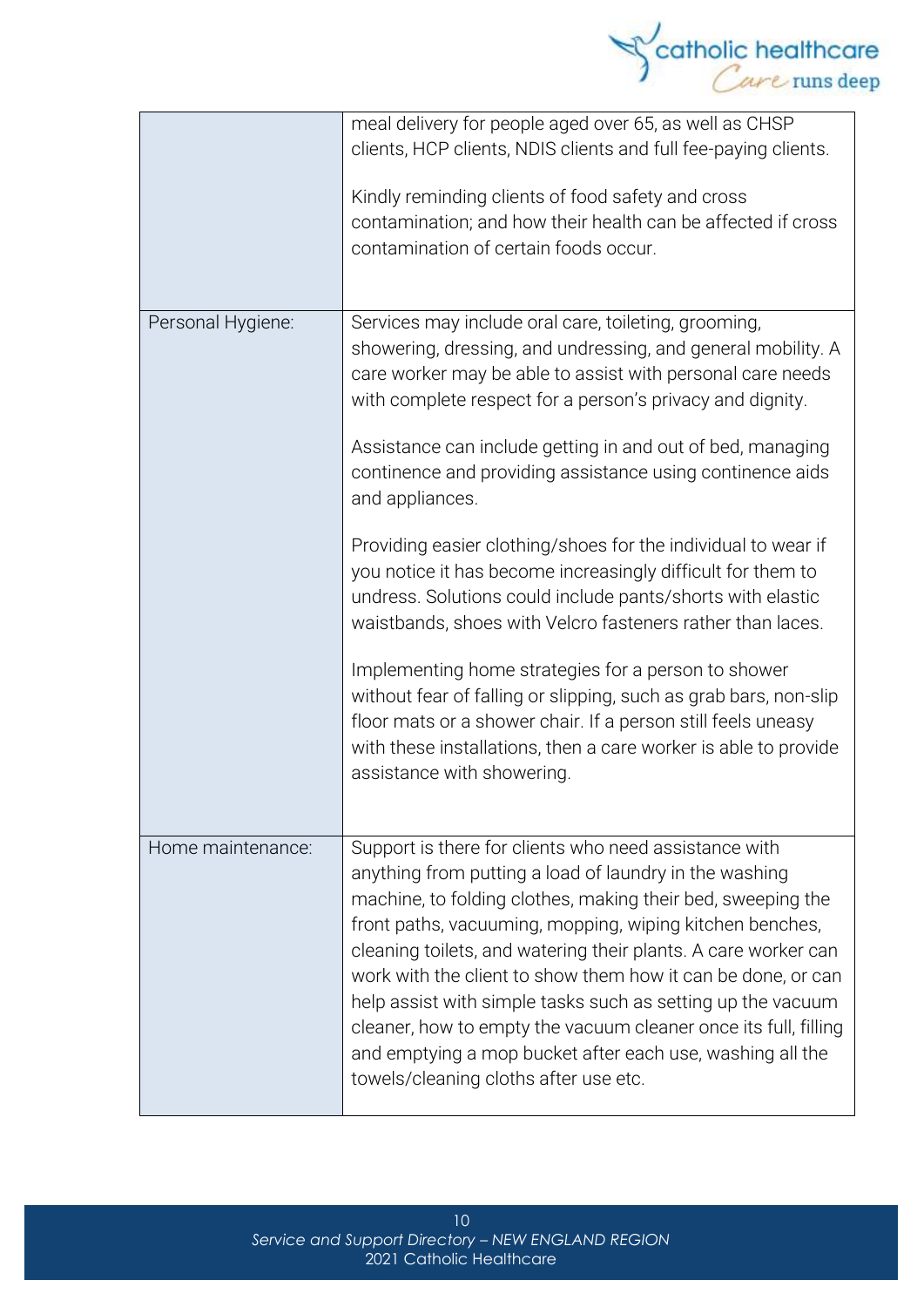

|                                             | Being able to provide clients with different options on how to<br>pack washing away, by either hanging their clothes with<br>clothes hangers, or folding them away.<br>Working with a client to organize their kitchen<br>cupboards/pantry into categories, such as keeping plates<br>together, cutlery together, cups etc. Cleaning the<br>fridge/freezer and pantry and checking for current dates.                                                                  |
|---------------------------------------------|------------------------------------------------------------------------------------------------------------------------------------------------------------------------------------------------------------------------------------------------------------------------------------------------------------------------------------------------------------------------------------------------------------------------------------------------------------------------|
| Managing<br>medications:                    | Transport can be arranged through an organisation to assist<br>with a client to access pharmacies to pick up their<br>medication.                                                                                                                                                                                                                                                                                                                                      |
| Managing finances:                          | A case manager can assist the individual to sort through and<br>organize any bills, categorized by paid, unpaid and/or<br>overdue.<br>Suggestions for storing the bills such as in a folder or filing<br>cabinet can be arranged with the individual.                                                                                                                                                                                                                  |
| Communicating with<br>others:               | Communication is fundamental to human interaction. Care<br>workers can assist individuals in managing their calendar<br>and appointments, and sharing family updates by post,<br>technology or replying to messages<br>Keeping a large calendar with clearly marked dates and<br>appointment times can create a greater sense of control and<br>order.<br>Teaching an individual how to use technology such as zoom<br>and searching internet links and YouTube videos |
| Companionship and<br>mental health support: | Communication impairment can alienate people from their<br>regular activities, and relationships can lead to withdrawal,<br>isolation, and depression.<br>Care plans can be created with individuals to support their<br>social interaction and communication. It is important to                                                                                                                                                                                      |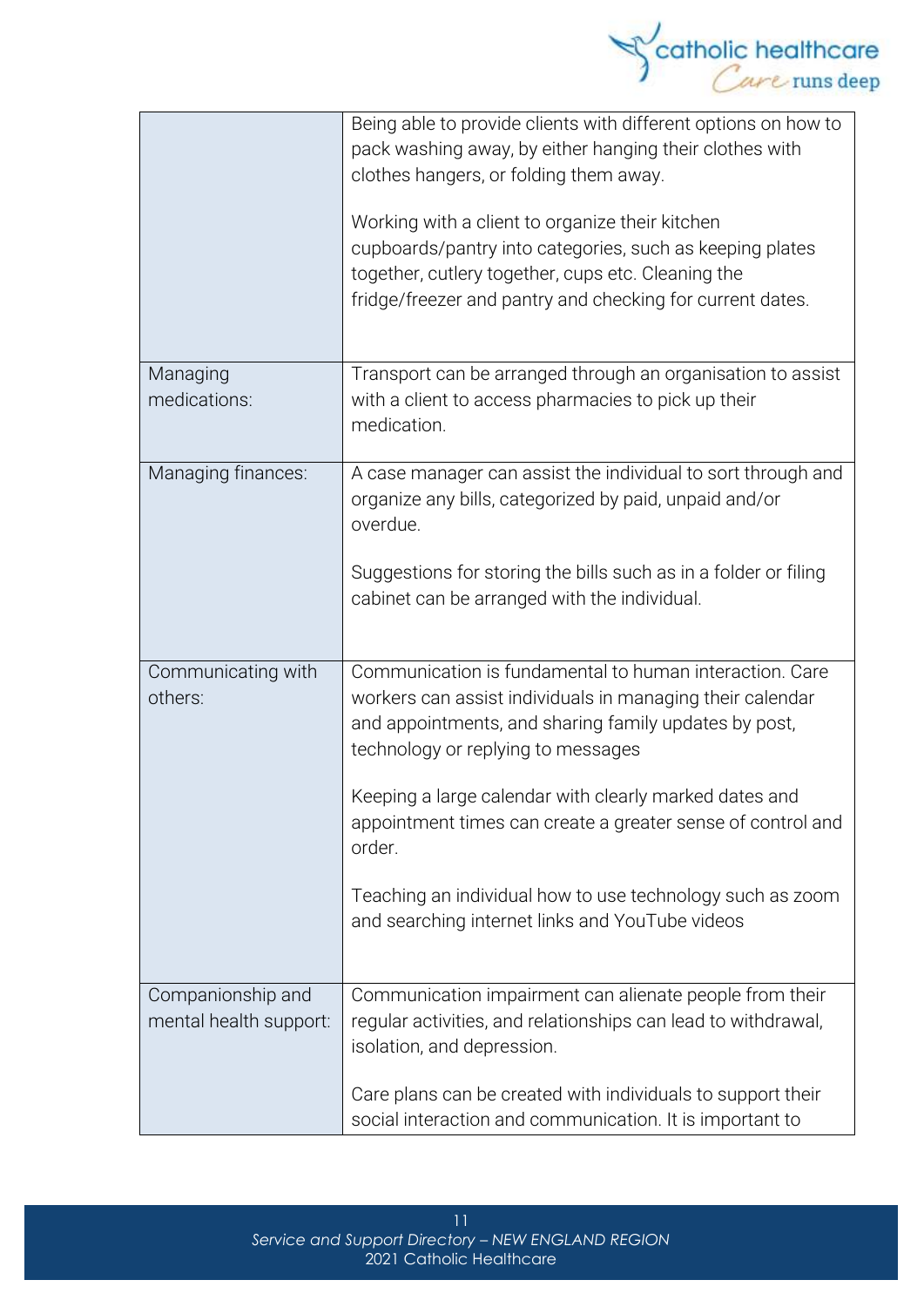

|                                              | understand why a person is experiencing difficulty in<br>communicating and try and lessen the effects.<br>This could include finding out what a person's interests are<br>and linking them to social groups within the community.<br>Suggesting ways for a person to express their feelings, such<br>as drawing or keeping journal entries, or meditating as a<br>form of stress relief. |
|----------------------------------------------|------------------------------------------------------------------------------------------------------------------------------------------------------------------------------------------------------------------------------------------------------------------------------------------------------------------------------------------------------------------------------------------|
| Safety procedure and<br>emergency responses: | Fitting medical alert systems in case of emergency when<br>there is a communication barrier                                                                                                                                                                                                                                                                                              |
|                                              | Hearing impaired phones and hearing aids can help a person<br>remain independent while ensuring their safety is protected.                                                                                                                                                                                                                                                               |
|                                              | Going through a fire escape route with an individual so they<br>become familiar of it in case of emergency. If an individual<br>has a lot of items in the home, working with the individual to<br>ensure their safety is the top priority is extremely important.                                                                                                                        |
|                                              | Devising a plan with the individual to create clear pathways<br>so there is a clutter free entry and exit in the home would be<br>recommended.                                                                                                                                                                                                                                           |

#### Mental Health Care Plan

#### What is it?

A mental health care plan is a support plan for someone who is going through mental health issues. If a doctor agrees that you need additional support, you and the doctor will make the plan together.

#### A mental health care plan might include:

- A referral to an expert, like a psychologist
- The types of mental health care that can support you
- Other strategies to improve and maintain your mental health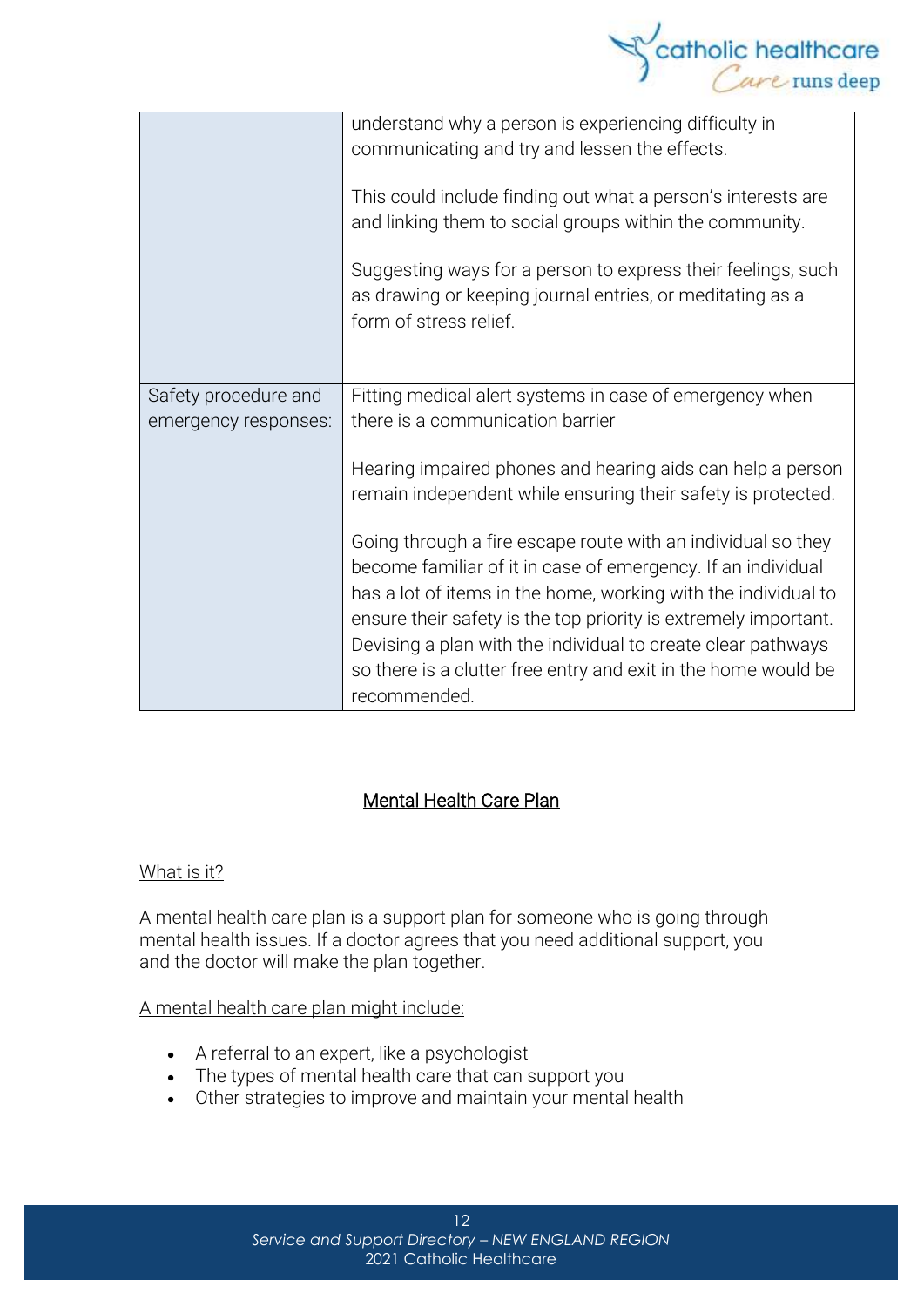

If you have a mental health care plan, the Government will pay some or all of the cost of up to ten sessions with a mental health expert in a year. You can get that through the [Medicare](https://headspace.org.au/blog/how-to-get-a-medicare-card-old/) rebate.

#### Who do I contact for a Mental Health Care Plan?

This needs to be done by your GP (general practitioner). When you book an appointment with your doctor tell them you want to talk about a mental health care plan.

Then, at the appointment, talk to your doctor about what's been going on. It helps to be as open and honest as possible. Your doctor might ask you to fill out a questionnaire about how you've been feeling to work out the best support for you. Your doctor will then refer you to a psychologist that they know of, or you can find your own.

Types of support you may be able to get include:

- One on one sessions with a psychologist
- Group psychologist sessions
- Sessions with a social worker or another allied health practitioner

Extra support can empower you to make big changes to how you feel and cope. Speaking to someone can give you the opportunity to find strategies to work through your concerns and manage them better (Headspace, 2018).

#### Mental Health Support

| Provider                                              | <b>Contact Details</b> |
|-------------------------------------------------------|------------------------|
| Anglicare: Mental Health: National Psychosocial       | 02 6701 8200           |
| Support Service (NPSS)<br>$(18-65y/c)$                |                        |
| <b>Bundarra Community Health centre</b>               | 02 6723 7191           |
| Centacare New England Northwest                       | 02 6738 7200 or        |
|                                                       | 1800 372 826           |
| Child & Adolescent Mental Health Services (CAMHS) (0- | 02 6776 9600           |
| $18y$ /o)                                             |                        |
| <b>Community Mental Health Consumer Consultant</b>    | 02 6776 9628           |
| Headspace National Youth Mental Health foundation     | 1800 650 890           |
| $(12 - 25y)$                                          |                        |
| <b>HealthWISE Mental Health Clinic</b>                | 02 6771 1146           |
| Mental Health Access Line -                           | 1800 011 511           |